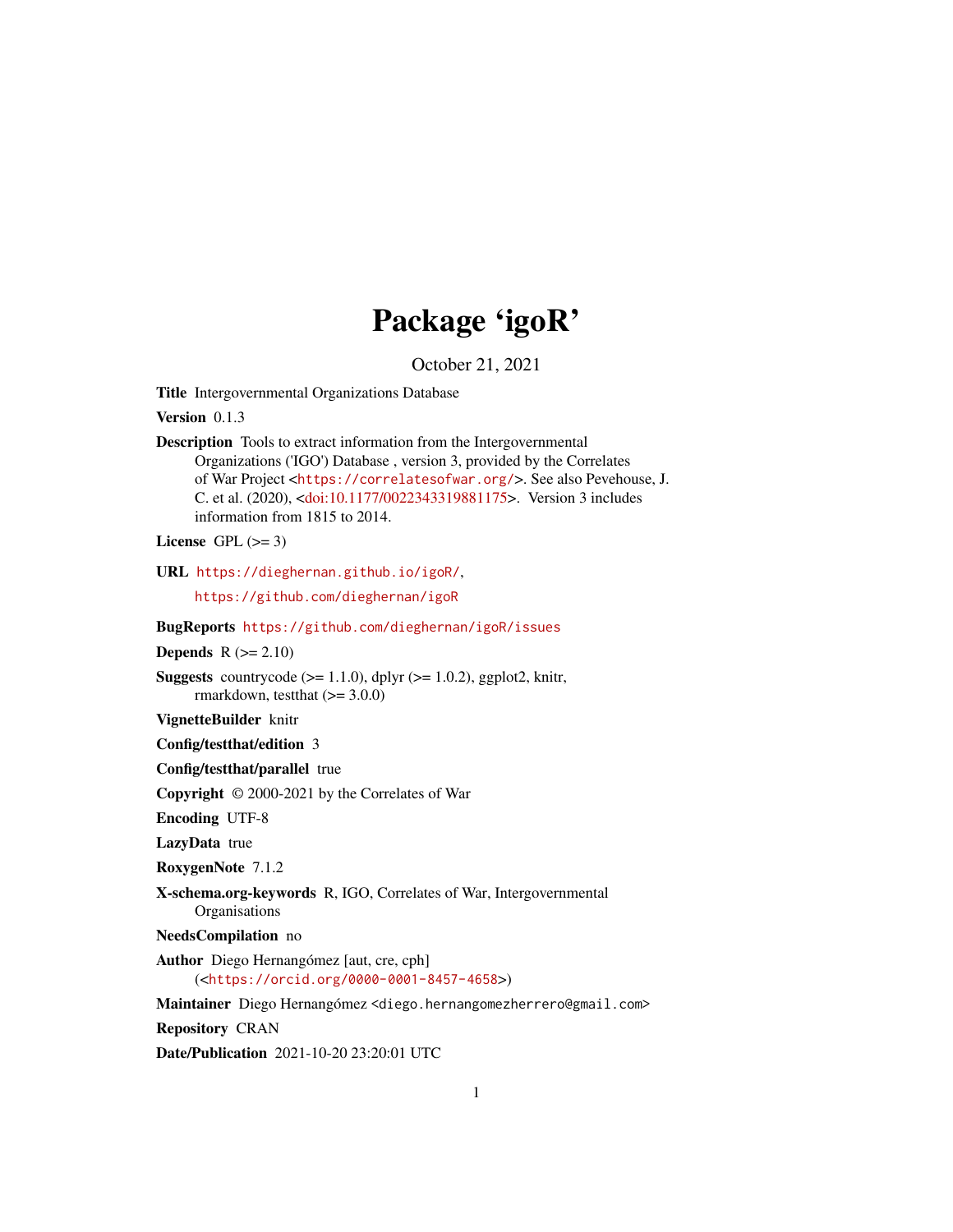# <span id="page-1-0"></span>R topics documented:

| Index |  |
|-------|--|
|       |  |
|       |  |
|       |  |
|       |  |
|       |  |
|       |  |
|       |  |
|       |  |

igo\_dyadic *Extract the Joint Membership of a pair of Countries across IGOs.*

#### Description

Dyadic version of the data. The unit of observation is a dyad of countries. It provides a summary of the joint memberships of two IGOs over time.

#### Usage

```
igo_dyadic(country1, country2, year = 1816:2014, ioname = NULL)
```
#### Arguments

| country1 | A single state, used as a base of comparison. It could be any valid name or code<br>of a state as specified on states 2016.                                        |
|----------|--------------------------------------------------------------------------------------------------------------------------------------------------------------------|
| country2 | A state of vector of states to be compared with country1.                                                                                                          |
| year     | Year to be assessed, an integer or an array of year.                                                                                                               |
| ioname   | Optional, i oname or vector of i oname corresponding to the IGOs to be assessed.<br>If NULL (the default), all IGOs would be extracted. See codes on igo_search(). |

# Details

This function tries to replicate the information contained in the original file distributed by The Correlates of War Project (dyadic\_format3.dta). That file is not included in this package due to its size.

The result is a data frame containing the common years of the states selected via country1, country2, year by rows.

An additional column dyadid, computed as (1000\*ccode1)+ccode2 is provided in order to identify relationships.

For each IGO selected via ioname (or all if the default option has been used) a column (using lowercase ioname as identifier) is provided with the following code system:

Category Numerical Value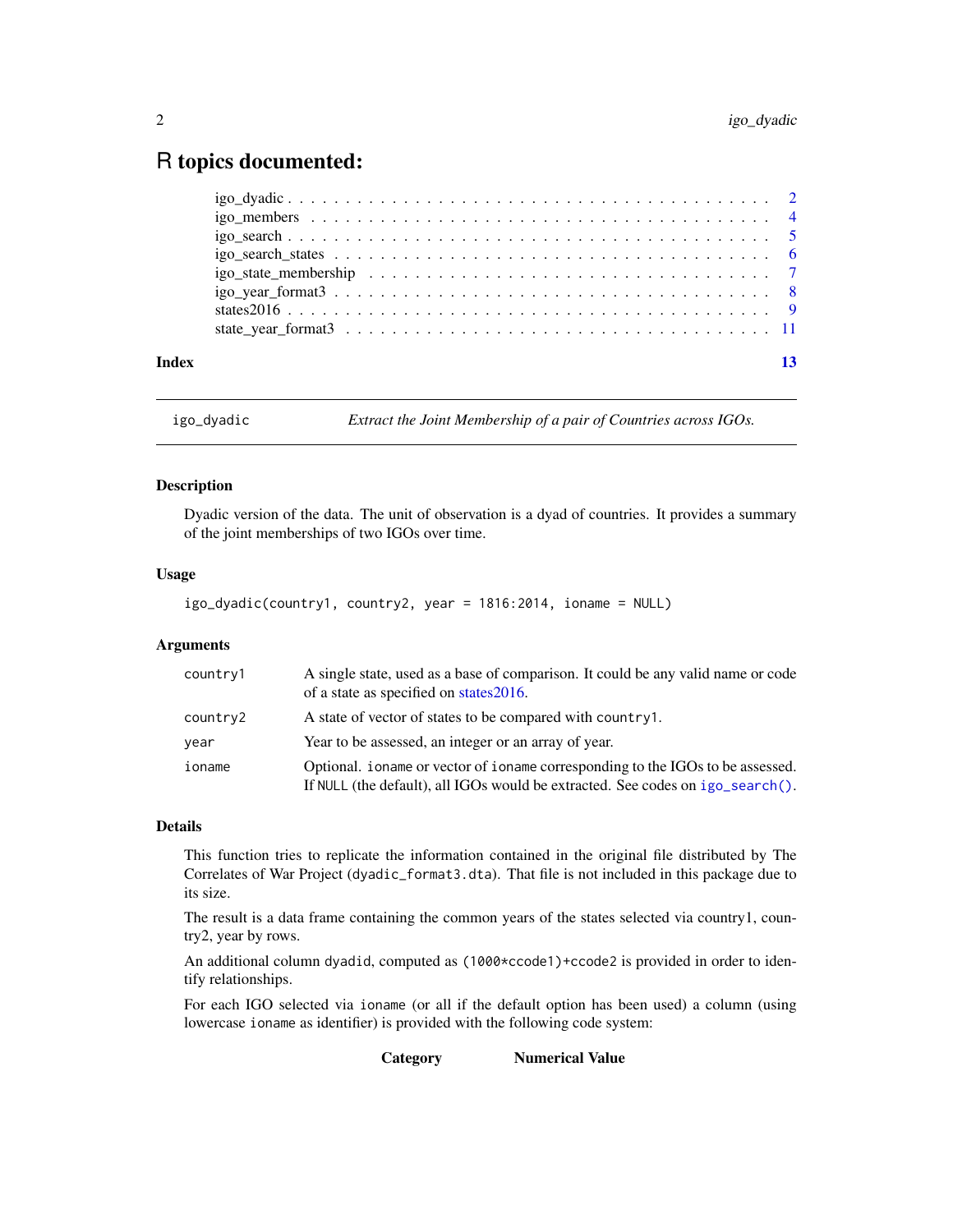| No Joint Membership            | $\theta$ |
|--------------------------------|----------|
| Joint Full Membership          |          |
| Missing data                   | $-9$     |
| <b>State Not System Member</b> | -1       |

<span id="page-2-0"></span>If one state in an IGO is a full member but the other is an associate member or observer, that IGO is not coded as a joint membership.

#### Differences with the original dataset

There are some differences on the results provided by this function and the original dataset on some IGOs regarding the "Missing Data" (-9) and "State Not System Member" (-1). However it is not clear how to fully replicate those values.

# See [Codebook Version 3 IGO Data](https://correlatesofwar.org/data-sets/IGOs)

#### Value

A coded data frame representing the years and country dyad (rows) and the IGOs selected (columns). See Details

#### Source

[Codebook Version 3 IGO Data](https://correlatesofwar.org/data-sets/IGOs) for full reference.

# References

Pevehouse, Jon CW, Timothy Nordstrom, Roseanne W McManus, and Anne Spencer Jamison. "Tracking Organizations in the World: The Correlates of War IGO Version 3.0 Datasets." *Journal of Peace Research* 57, no. 3 (May 2020): 492-503. doi: [10.1177/0022343319881175.](https://doi.org/10.1177/0022343319881175)

# See Also

[state\\_year\\_format3,](#page-10-1) [states2016,](#page-8-1) [igo\\_search\(\)](#page-4-1).

#### Examples

```
USA_CAN <- igo_dyadic("USA", "Spain")
nrow(USA_CAN)
ncol(USA_CAN)
# Using custom parameters
igo_dyadic(
 country1 = "France",
 country2 =
   c("Sweden", "Austria"),
 year = 1992:1995,
 ioname = "EU"
\mathcal{L}
```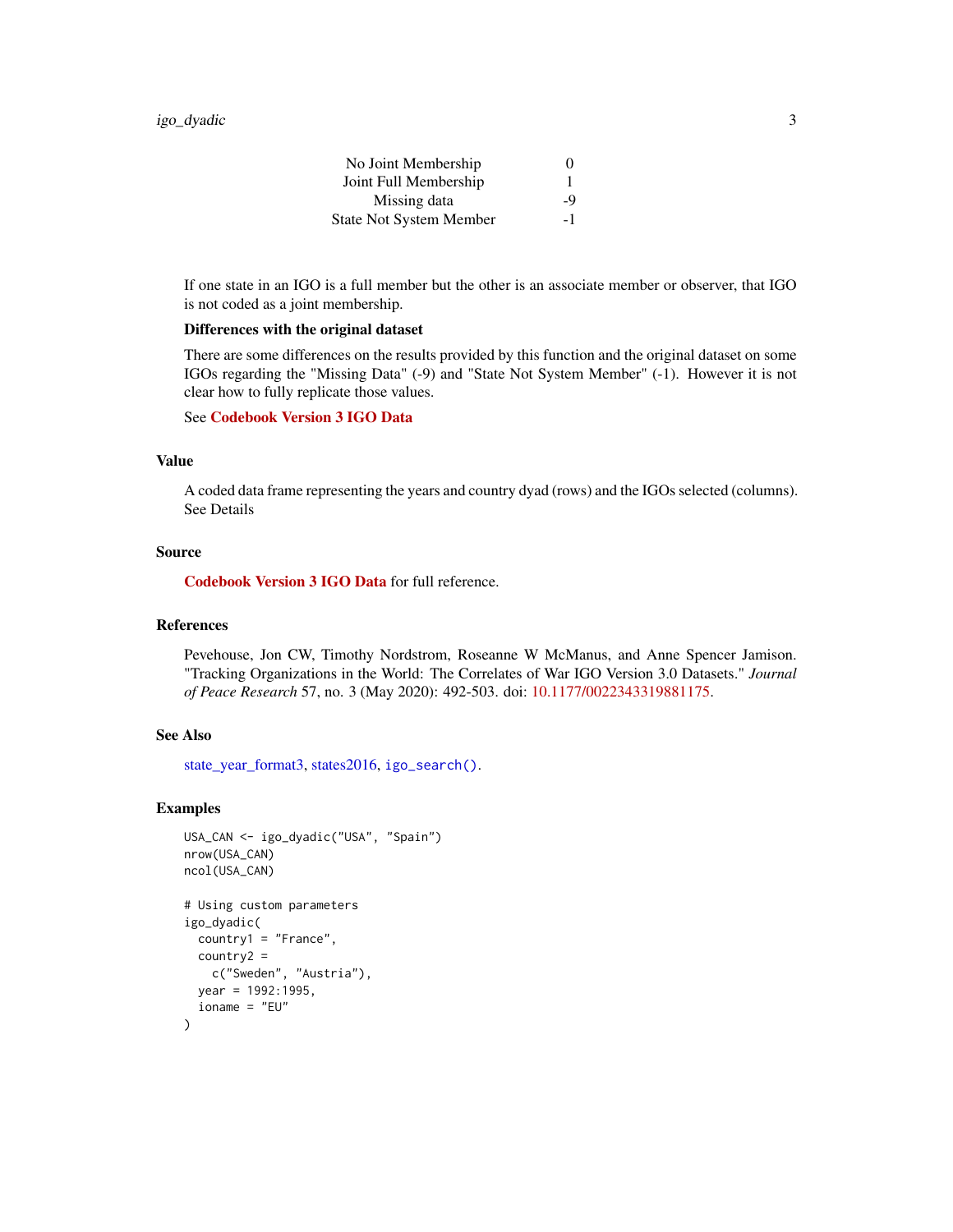<span id="page-3-0"></span>

#### Description

Extract all the countries belonging to an IGO on a specific date.

# Usage

```
igo_members(ioname, year = NULL, status = "Full Membership")
```
#### Arguments

| ioname | Any valid ioname of an IGO as specified on igo_year_format3. It could be also<br>a vector of IGOs.                         |
|--------|----------------------------------------------------------------------------------------------------------------------------|
| year   | Year to be assessed, an integer or an array of year. If NULL the latest year avail-<br>able of the IGO would be extracted. |
| status | Character or vector with the membership status to be extracted. See Details on<br>state_year_format3.                      |

# Value

A dataframe.

# See Also

[igo\\_year\\_format3,](#page-7-1) [igo\\_search\(\)](#page-4-1), [state\\_year\\_format3.](#page-10-1)

# Examples

```
# Composition on two different dates
igo_members("EU", year = 1993)
igo_members("EU")
igo_members("NAFTA", year = c(1995:1998))
# Extract different status
igo_members("ACCT", status = c("Associate Membership", "Observer"))
# States no members of the UN
igo_members("UN", status = "No Membership")
# Vectorized
igo_members(c("NAFTA", "EU"), year = 1993)
# Use countrycodes package to get additional codes
if (requireNamespace("countrycode", quietly = TRUE)) {
 library(countrycode)
```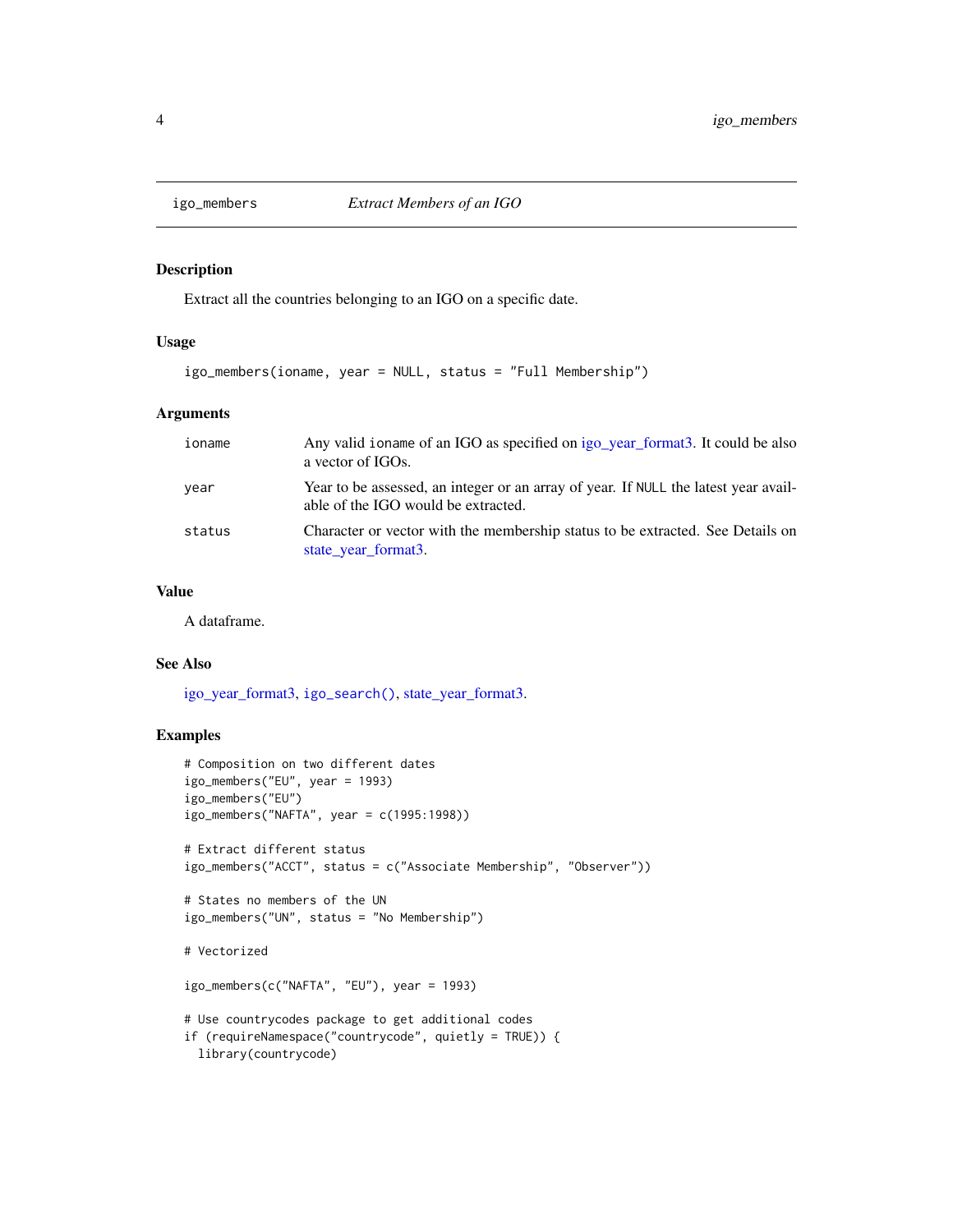# <span id="page-4-0"></span>igo\_search 5

```
EU <- igo_members("EU")
 EU$iso3c <- countrycode(EU$ccode,
   origin = "cown",
   destination = "iso3c"
 )
 EU$continent <- countrycode(EU$ccode,
   origin = "cown",
   destination = "continent"
 \lambdahead(EU)
}
```
<span id="page-4-1"></span>igo\_search *Search and Find an IGO*

# Description

Search any IGO by name or string pattern.

#### Usage

```
igo_search(pattern = NULL, exact = FALSE)
```
#### Arguments

| pattern | regex pattern. If NULL the function returns a dataset with all the IGOs on igo year format3.<br>Integer values are accepted. |
|---------|------------------------------------------------------------------------------------------------------------------------------|
| exact   | Logical. When TRUE only exact matches are returned.                                                                          |

# Details

The information of each IGO is retrieved based on the last year available on [igo\\_year\\_format3.](#page-7-1)

An additional column label is provided. This column is a clean version of longorgname

# Value

A dataframe.

# See Also

[igo\\_year\\_format3](#page-7-1)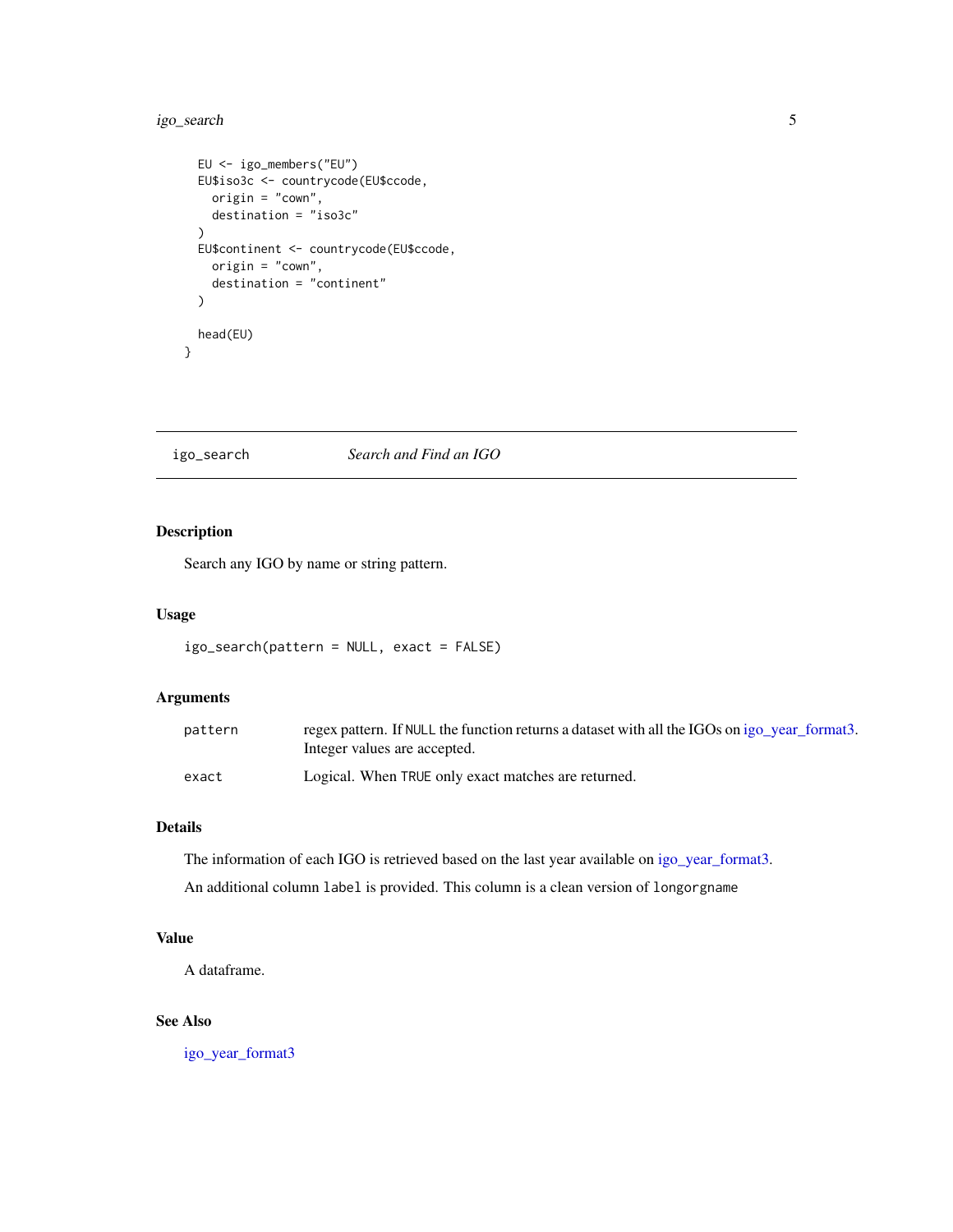# Examples

```
# All values
all <- igo_search()
nrow(all)
colnames(all)
# Search by pattern
igo_search("EU")[, 1:3]
igo_search("EU", exact = TRUE)[, 1:3]
# With integers
igo_search(10)[, 1:3]
igo_search(10, exact = TRUE)[, 1:3]
# Several patterns (regex style)
igo_search("NAFTA|UN|EU")[, 1:3]
# Several patterns Exact (regex style)
igo_search("^NAFTA$|^UN$|^EU$")[, 1:3]
```
<span id="page-5-1"></span>igo\_search\_states *Finds codes and names of a state*

# Description

Extract all the memberships of a state on a specific date.

#### Usage

```
igo_search_states(state)
```
### Arguments

state Any valid name or code of a state as specified on [states2016\(\)](#page-8-1). It could be also an array of states.

### Value

A dataframe.

#### See Also

[states2016\(\)](#page-8-1).

<span id="page-5-0"></span>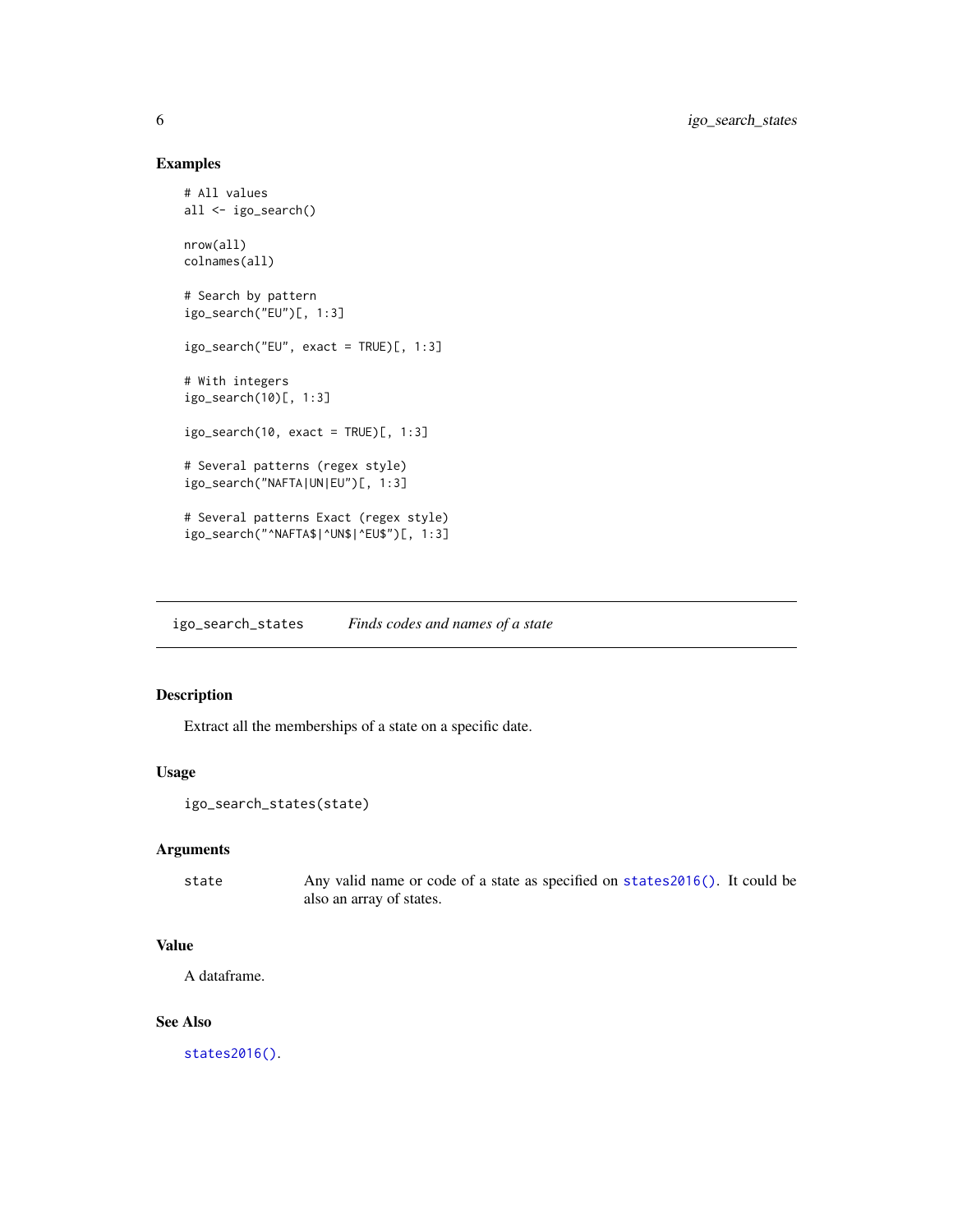# <span id="page-6-0"></span>Examples

```
igo_search_states("Spain")
igo_search_states(c(20, 150))
igo_search_states("congo")
igo_search_states(c("Germany", "papal states"))
igo_search_states(c("FRN", "United Kingdom", 240, "italy"))
```
igo\_state\_membership *Extract Memberships of a State*

# Description

Extract all the memberships of a state on a specific date.

#### Usage

```
igo_state_membership(state, year = NULL, status = "Full Membership")
```
#### Arguments

| state  | Any valid name or code of a state as specified on states 2016. It could be also a<br>vector of states                        |
|--------|------------------------------------------------------------------------------------------------------------------------------|
| year   | Year to be assessed, an integer or an array of year. If NULL the latest year avail-<br>able of the state would be extracted. |
| status | Character or vector with the membership status to be extracted. See Details on<br>igo_year_format3.                          |

#### Value

A dataframe.

# See Also

[igo\\_year\\_format3,](#page-7-1) [igo\\_search\\_states\(\)](#page-5-1), [states2016.](#page-8-1)

# Examples

```
# Memberships on two different dates
igo_state_membership("Spain", year = 1850)
igo_state_membership("Spain", year = 1870)
igo_state_membership("Spain", year = 1880:1882)
# Last year
igo_state_membership("ZAN")[, 1:7]
```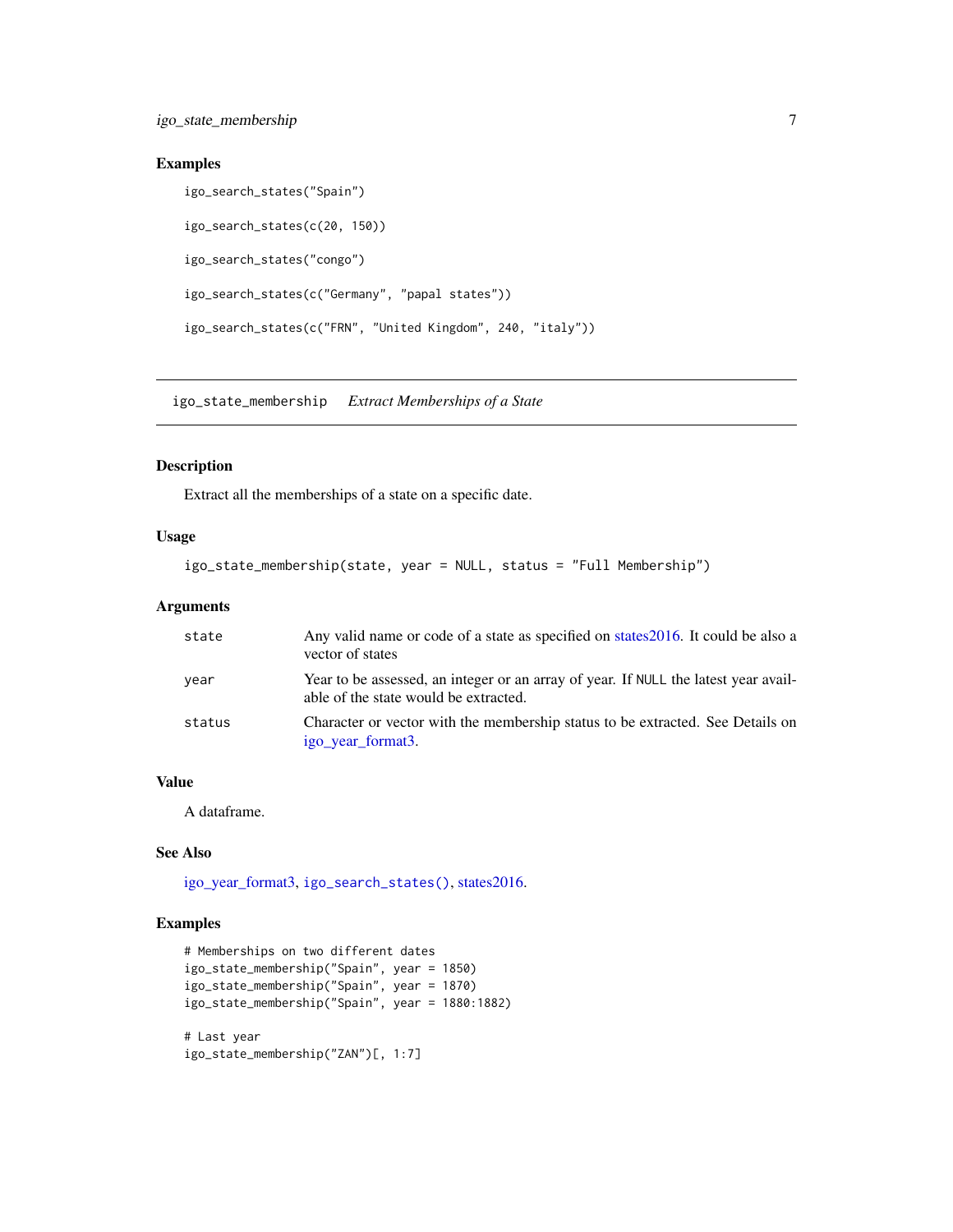```
# Use codes to get countries
igo_state_membership("2", year = 1865)
# Extract different status
igo_state_membership("kosovo",
 status = c("Associate Membership",
    "Observer",
    "Full Membership"
 )
\mathcal{L}# Vectorized
igo_state_membership(c("usa", "spain"),
 year = 1870:1871
)
# Use countrycodes package to get additional codes
if (requireNamespace("countrycode", quietly = TRUE)) {
 library(countrycode)
 IT <- igo_state_membership("Italy", year = 1880)
 IT$iso3c <- countrycode(IT$ccode,
   origin = "cown",
    destination = "iso3c"
 \big)head(IT)
}
```
<span id="page-7-1"></span>igo\_year\_format3 *Intergovernmental Organizations (IGO) by year*

#### Description

Data on IGOs from 1815-2014, at the IGO-year level. Contains one record per IGO-year (with years listed at 5 year intervals through 1965, and annually thereafter).

# Format

data frame with 19335 rows. Relevant fields:

- ioname: Short abbreviation of the IGO name.
- orgname: Full IGO name.
- year: Calendar Year.
- afghanistan...zimbabwe: status of that state in the IGO. See Details.
- sdate: start date (year) that the IGO started.
- deaddate: dead date (year) that the IGO dead.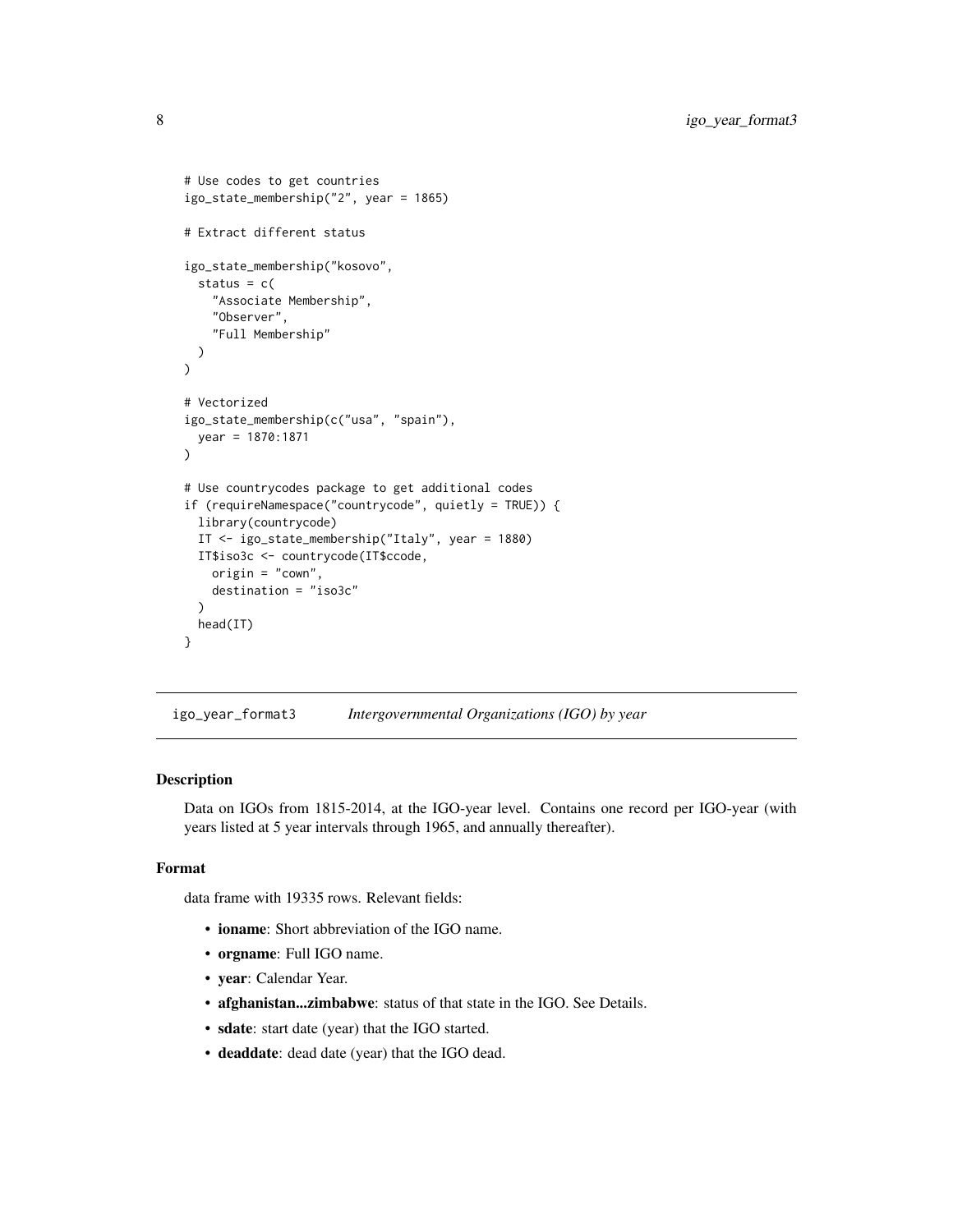#### <span id="page-8-0"></span>states  $2016$  9

- **longorgname**: a longer version of the IGOs name (including previous names)
- ionum: IGO id number in v2.1 and v3.0 of the data.
- version: COW version number.

See [Codebook Version 3 IGO Data](https://correlatesofwar.org/data-sets/IGOs) for full reference.

## Details

Possible value of the status of that state in the IGO are:

| Category                       | Numerical value             |
|--------------------------------|-----------------------------|
| No Membership                  |                             |
| Full Membership                |                             |
| Associate Membership           | $\mathcal{D}_{\mathcal{A}}$ |
| Observer                       | 3                           |
| Missing data                   | -9                          |
| <b>State Not System Member</b> | $-1$                        |

#### Note

Raw data used internally by igoR.

#### Source

[Intergovernmental Organizations \(v3\),](https://correlatesofwar.org/data-sets/IGOs) The Correlates of War Project (IGO Data Stata Files).

### References

Pevehouse, Jon CW, Timothy Nordstrom, Roseanne W McManus, and Anne Spencer Jamison. "Tracking Organizations in the World: The Correlates of War IGO Version 3.0 Datasets." *Journal of Peace Research* 57, no. 3 (May 2020): 492-503. doi: [10.1177/0022343319881175.](https://doi.org/10.1177/0022343319881175)

# See Also

Other datasets: [state\\_year\\_format3](#page-10-1), [states2016](#page-8-1)

<span id="page-8-1"></span>states2016 *State System Membership (v2016)*

#### Description

The list of states with COW abbreviations and ID numbers, plus the field state from [state\\_year\\_format3.](#page-10-1)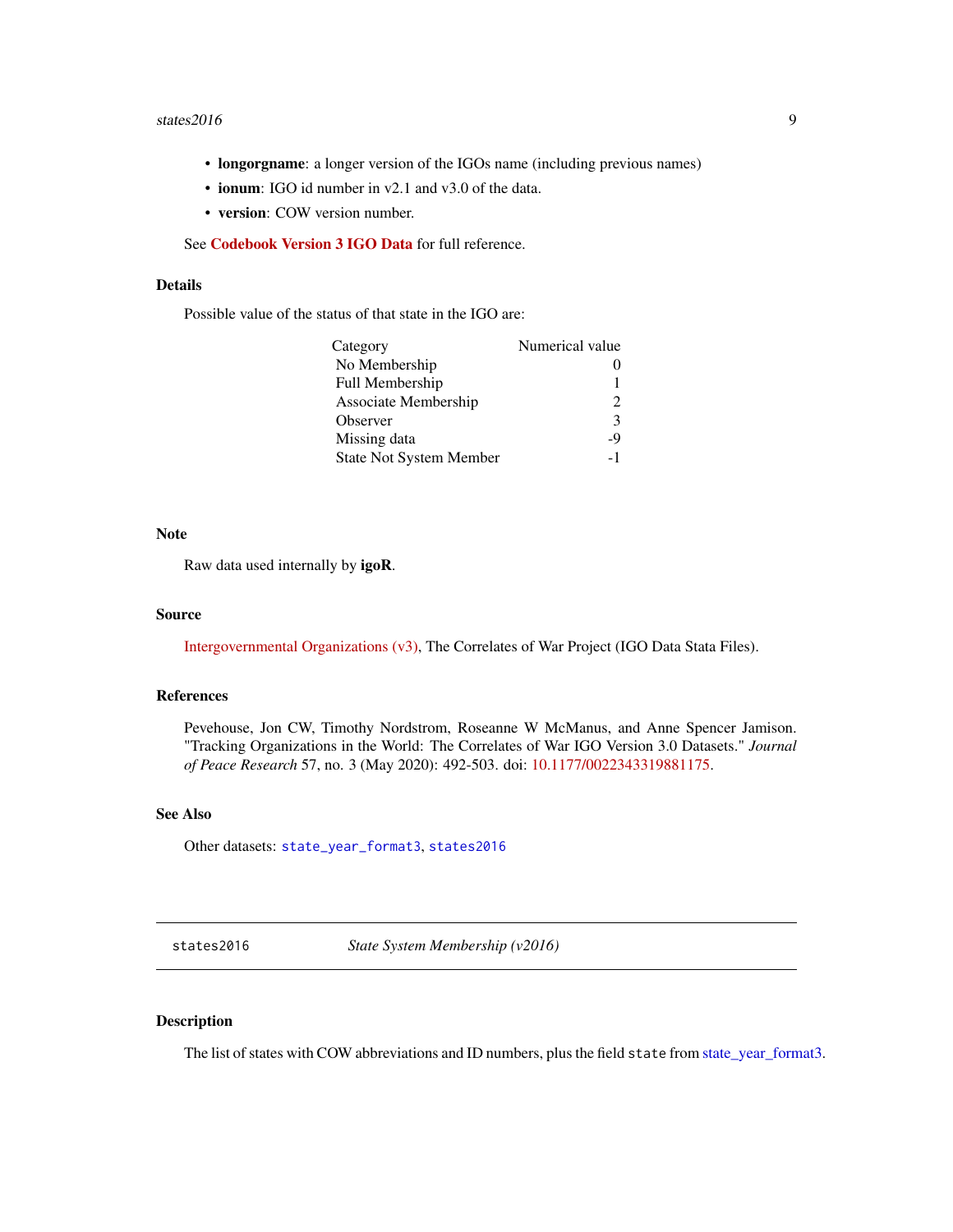# Format

data frame with 243 rows:

- ccode: COW country number.
- stateabb: COW state abbreviation (3 characters).
- statenme: COW state name.
- styear...endday: Fields to identify the begining and the end of each tenure.
- version: Data file version number.
- state: Abbreviated state name as appear in [state\\_year\\_format3.](#page-10-1)

# Details

This data set contains the list of states in the international system as updated and distributed by the Correlates of War Project.

This data set contains the list of states in the international system as updated and distributed by the Correlates of War Project. These data sets identify states, their standard Correlates of War "country code" or state number (used throughout the Correlates of War project data sets), state abbreviations, and dates of membership as states and major powers in the international system.

The Correlates of War project includes a state in the international system from 1816-2016 for the following criteria:

- Prior to 1920 the entity must have had a population greater than 500,000 and have had diplomatic missions at or above the rank of charge d'affaires with Britain and France.
- After 1920 the entity must be a member of the League of Nations or the United Nations, or have a population greater than 500,000 and receive diplomatic missions from two major powers.

#### **Note**

state variable added to original data to help comparison across datasets on this package.

#### Source

[State System Membership \(v2016\),](https://correlatesofwar.org/data-sets/state-system-membership) The Correlates of War Project.

# References

Correlates of War Project. 2017 "State System Membership List, v2016." Online, [https://correla](https://correlatesofwar.org/)tesofwar. [org/](https://correlatesofwar.org/).

# See Also

Other datasets: [igo\\_year\\_format3](#page-7-1), [state\\_year\\_format3](#page-10-1)

<span id="page-9-0"></span>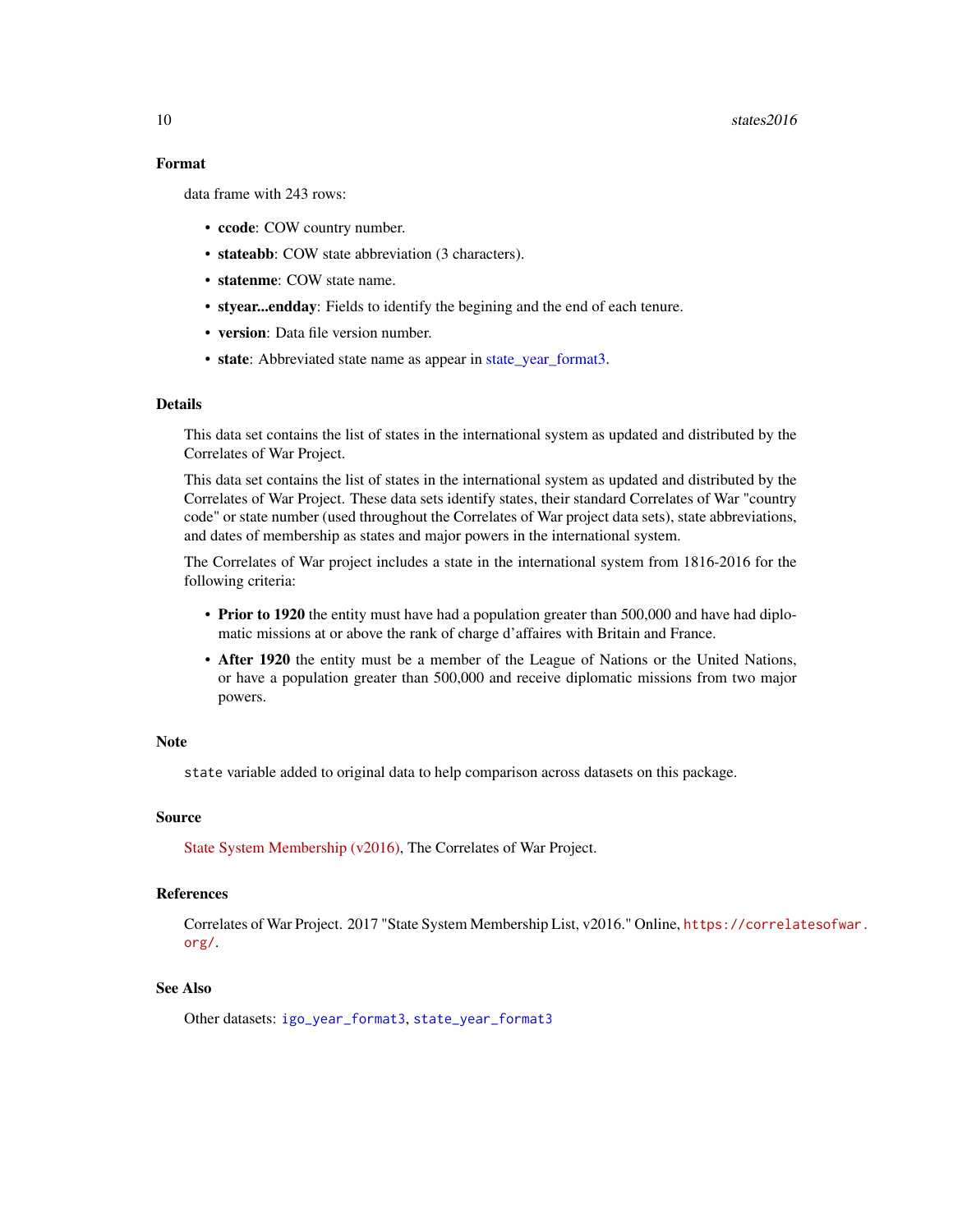<span id="page-10-1"></span><span id="page-10-0"></span>state\_year\_format3 *Country membership to IGO by year*

#### Description

Data on IGOs from 1815-2014, at the country-year level. Contains one record per country-year (with years listed at 5 year intervals through 1965, and annually thereafter).

#### Format

data frame with 15557 rows. Relevant fields:

- ccode: COW country number, see [states2016.](#page-8-1)
- year: Calendar Year.
- state: Abbreviated state name, identical to variable names in [igo\\_year\\_format3.](#page-7-1)
- aaaid...wassen: IGO variables containing information on state membership status. See Details.

# See [Codebook Version 3 IGO Data](https://correlatesofwar.org/data-sets/IGOs)

#### Details

Possible value of the status of that state in the IGO are:

| Category                    | Numerical value             |
|-----------------------------|-----------------------------|
| No Membership               |                             |
| Full Membership             | 1                           |
| Associate Membership        | $\mathcal{D}_{\mathcal{A}}$ |
| Observer                    | 3                           |
| Missing data                | -9                          |
| <b>IGO</b> Not In Existence | $-1$                        |

#### Note

Raw data used internally by igoR.

#### Source

[Intergovernmental Organizations \(v3\),](https://correlatesofwar.org/data-sets/IGOs) The Correlates of War Project (IGO Data Stata Files)

#### References

Pevehouse, Jon CW, Timothy Nordstrom, Roseanne W McManus, and Anne Spencer Jamison. "Tracking Organizations in the World: The Correlates of War IGO Version 3.0 Datasets." *Journal of Peace Research* 57, no. 3 (May 2020): 492-503. doi: [10.1177/0022343319881175.](https://doi.org/10.1177/0022343319881175)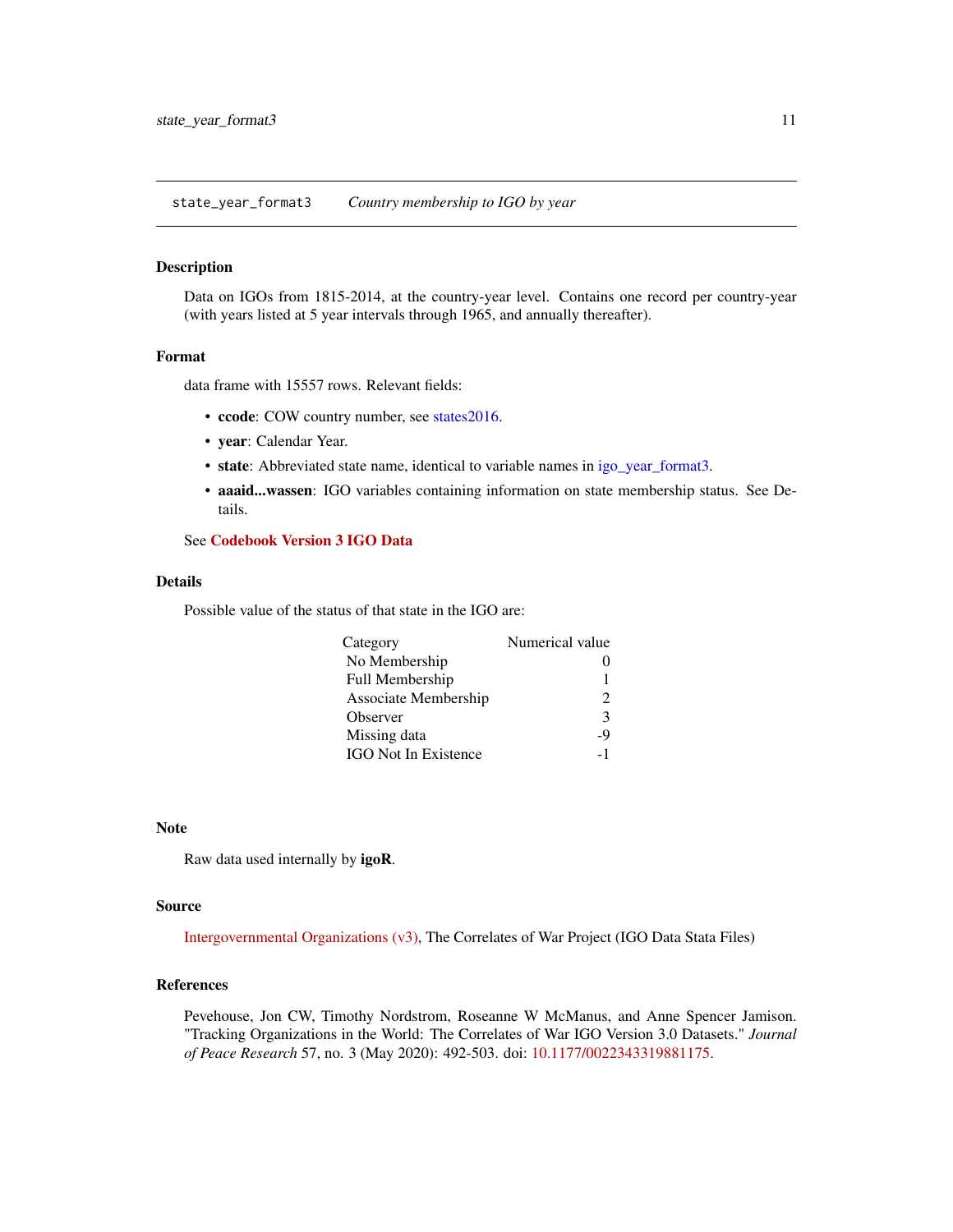# <span id="page-11-0"></span>See Also

[countrycode::countrycode\(\)](#page-0-0) to convert between different country code schemes. Other datasets: [igo\\_year\\_format3](#page-7-1), [states2016](#page-8-1)